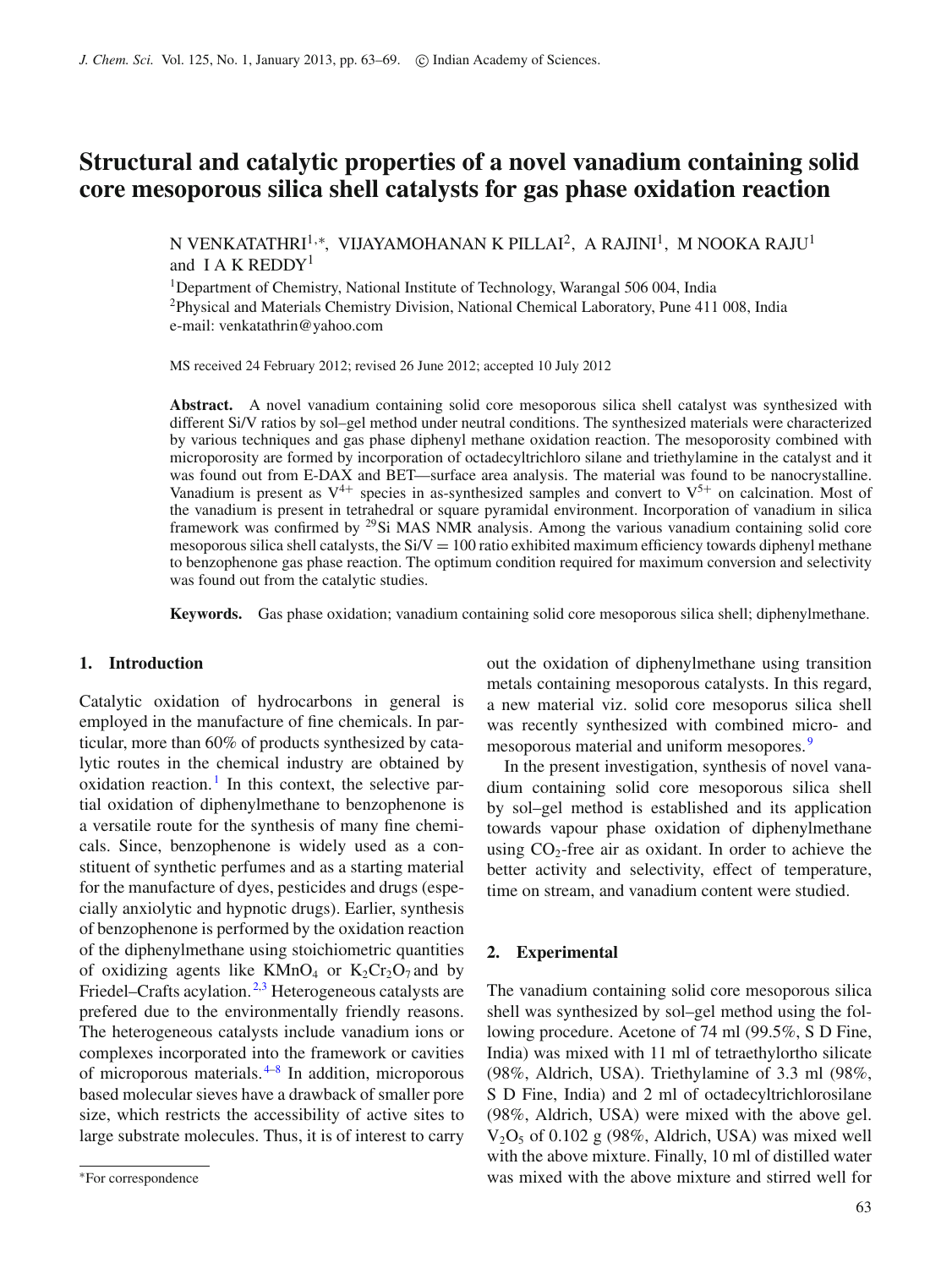2 h. The precipitate is centrifuged to separate the solid and washed with distilled water and dried at 353 K. The as-synthesized sample was subjected to various physicochemical characterizations. A portion of the sample was calcined at 823 K for 8 h and the furnace temperature was raised from room temperature at 1.5 K/min rate. Influence of various silanes on solid core mesoporous silica shell synthesis were studied in similar conditions.

Small angle X-ray diffraction analysis was carried out using Mac Science Co. Ltd., MO3XHF22 instrument in the 1–12◦ region. The surface elemental analysis, particle size and shape were analysed by a Leica Stereoscan - 440 scanning electron microscope. The copper disc was pasted with carbon tape and the sample was dispersed over the tape. The disc was coated with gold in ionization chamber. Transmission electronmicroscopic (TEM) studies were performed on a JEOL JSM-2000 EX electron microscope operated at 200 kV. The TEM sample was prepared by dipping a Cu grid coated with carbon films by sample suspension with water as solvent (solution was sonicated for 20 min). Thermogravimetry/differential thermal analysis was carried out using Perkin Elmer, S11 Diamond TG/DTA analyzer. Fourier transform infrared spectroscopic analysis was carried out using Perkin Elmer Spectrum one FT-IR Instruments. Electron spin resonance spectra of the as-synthesized and calcined vanadium containing solid core mesoporous silica shell samples were obtained using a Bruker 200D spectrometer. The UV-Vis diffuse reflectance spectra were recorded using a Pye Unichem (SP-8-100) instrument in 200– 900 nm regions. Raman spectroscopy carried out using Bruker senterra dispersive Raman microscope of laser light of 532 nm wavelength. Solid State Nuclear Magnetic Resonance spectrum was carried out using Bruker Avance 300 MHz instrument.

Oxidation of diphenylmethane was carried out on a fixed bed down flow quartz reactor with  $CO<sub>2</sub>$  free air at atmospheric pressure in the temperature range of 563–713 K. Prior to the reaction, the reactor was charged with 0.5 g of the catalyst and pre-heated in a tubular furnace equipped with a thermocouple. Diphenylmethane was fed into the reactor through a syringe infusion pump at a predetermined flow rate. The product mixture was collected at regular interval of time was filtered through 0.2 μm membrane filter and analysed by HPLC (Shimadzu, CLASS VP model) with a UV detector using a column packed with octadecyl silane with a mobile phase of acetonitrile/ methanol  $(60:40, v/v)$  at a flow rate of 1.0 mL min<sup>-1</sup>. An injection volume of 20 μl was used. After every run, the catalysts were regenerated by passing a stream of pure dry air at a temperature of 773 K for 6 h.

#### **3. Results and discussion**

Octadecyltrichlorosilane and triethylamine have given solid core mesoporous silica shell (table [1\)](#page-1-0). However, methyltrimethoxysilane or octyltrimethoxy silane instead of octadecyltrichlorosilane did not give the same. No precipitate was formed. The reason is probably due to the poor hydrolysing rate in the former reagents. Only triethylamine is given nano silica. Introduction of vanadium did not change the product. The small angle X-ray diffraction pattern (figure [1\)](#page-2-0) of the as-synthesized vanadium containing solid core mesoporous silica shell show that it is probably a mesoporous. On calcinations the pattern does not change considerably, however a small line broadening is observed. The sample synthesized only with triethylamine gave amorphous material. Scanning electron

| S. No.           | Gel composition                                                                                 | Product composition (2 h)                                          | Particle size                                         | Yield $(\% )$ |
|------------------|-------------------------------------------------------------------------------------------------|--------------------------------------------------------------------|-------------------------------------------------------|---------------|
| 1.               | $0.01V_2O_5$ : SiO <sub>2</sub> :<br>$0.7$ TEA: $0.1$ ODTCS:<br>11.5 H <sub>2</sub> O: 1.25 Act | $SiO_2$ : 0.02V <sub>2</sub> O <sub>5</sub> :<br>0.3TEA: 0.04ODTCS | $500 \text{ nm}$ (shell thickness $= 50 \text{ nm}$ ) | 100           |
| 2.               | SiO <sub>2</sub> : 0.7 TEA:0.1ODTCS:<br>11.5 H <sub>2</sub> O: 1.25 Act                         | SiO <sub>2</sub> : 0.3TEA: 0.04ODTCS                               | $400 \text{ nm}$ (shell thickness = 45 nm)            | 80            |
| 3.               | $0.01V_2O_5$ : SiO <sub>2</sub> : 0.7 TEA:<br>11.5 H <sub>2</sub> O: 1.25 Act                   | $SiO_2$ : 0.06V <sub>2</sub> O <sub>5</sub> : 0.3TEA               | $600$ (no shell)                                      | 70            |
| $\overline{4}$ . | $0.01V_2O_5$ : SiO <sub>2</sub> : 0.7 TEA:<br>0.1 R: 11.5 $H_2O$ : 1.25 Act                     | No precipitate                                                     |                                                       |               |

<span id="page-1-0"></span>**Table 1.** Physical properties of mesoporous V – silica.

Synthesis conditions: duration  $= 2$  h, temperature  $= 298$  K, rotation  $= 650$  rpm. TEA: triethylamine, ODTCS: octadecyltrichloro silane, Act: acetone, R: octadecyltrimethoxy silane, methyltrimethoxy silane, octyltrimethoxy silane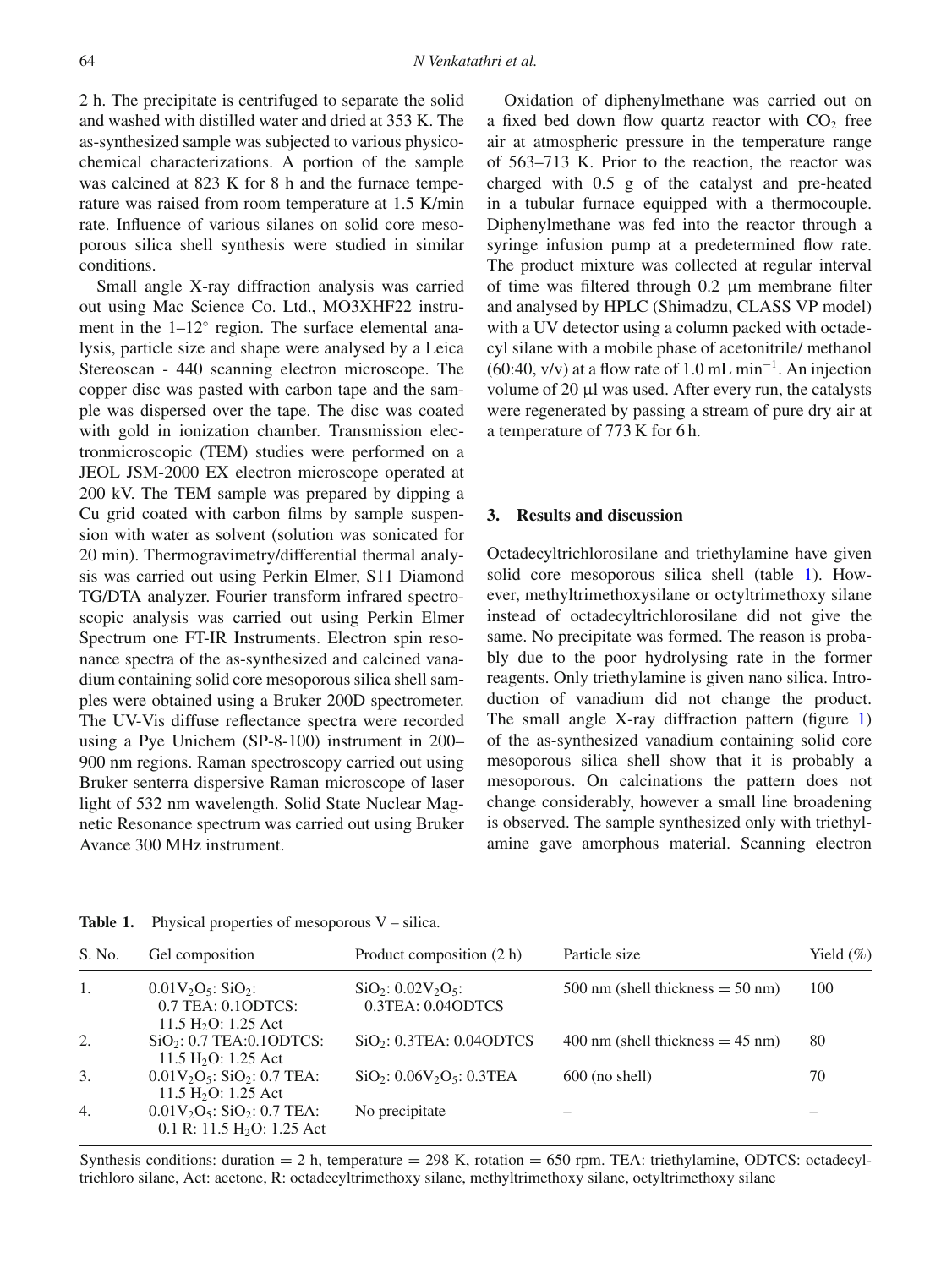<span id="page-2-0"></span>

<span id="page-2-1"></span>**Figure 1.** The low angle X-ray diffraction patterns of vanadium containing solid core mesoporous silica shell  $(Si/V =$ 100) catalyst in (**a**) as-synthesized and (**b**) calcined form.

micrograph of vanadium containing solid core mesoporous silica shell shows the morphology. The pure solid core mesoporous silica shell, vanadium containing solid core mesoporous silica shell and vanadium containing nano silica are spherical, and the particle sizes are 400, 500 nm and 500 nm. E-DAX analysis (table [1\)](#page-1-0) of the as-synthesized samples shows the presence of larger extent of octadecyltrichlorosilane and triethylamine in solid core mesoporous silica shell surface. The samples prepared only with triethylamine has the amine on surface to considerable extent. The Transmission electron micrograph of the calcined samples shows the particle sizes of 400 nm (shell size 45 nm), 500 nm (shell size 50 nm), 500 nm for vanadium-free and vanadium containing solid core mesoporous silica shell and vanadium containing nanosilica samples (figure [2\)](#page-2-1). The presence of large extent of octadecyltrichlorosilane is available not only on surface, but also in the bulk is observed from the thermogravimetry/differential thermal analysis. It shows about 60% exothermic weight loss on calination in the presence of air from room temperature to 900◦C. But vanadium containing nanosilica losses only 25%.

The Typical nitrogen adsorption isotherms of vanadium containing solid core mesoporous silica shell at 77 K (figure [3\)](#page-3-0) show a linear increase of the amount of adsorbed nitrogen at low pressures ( $P/Po = 0.0-0.2$ ).



**Figure 2.** Transmission electron micrograph of calcined (**a**) Solid core mesoporous silica shell, (**b**) vanadium containing solid core mesoporous silica shell  $(Si/V = 100)$  catalyst and (c) vanadium containing nanosilica  $(Si/V = 100)$ .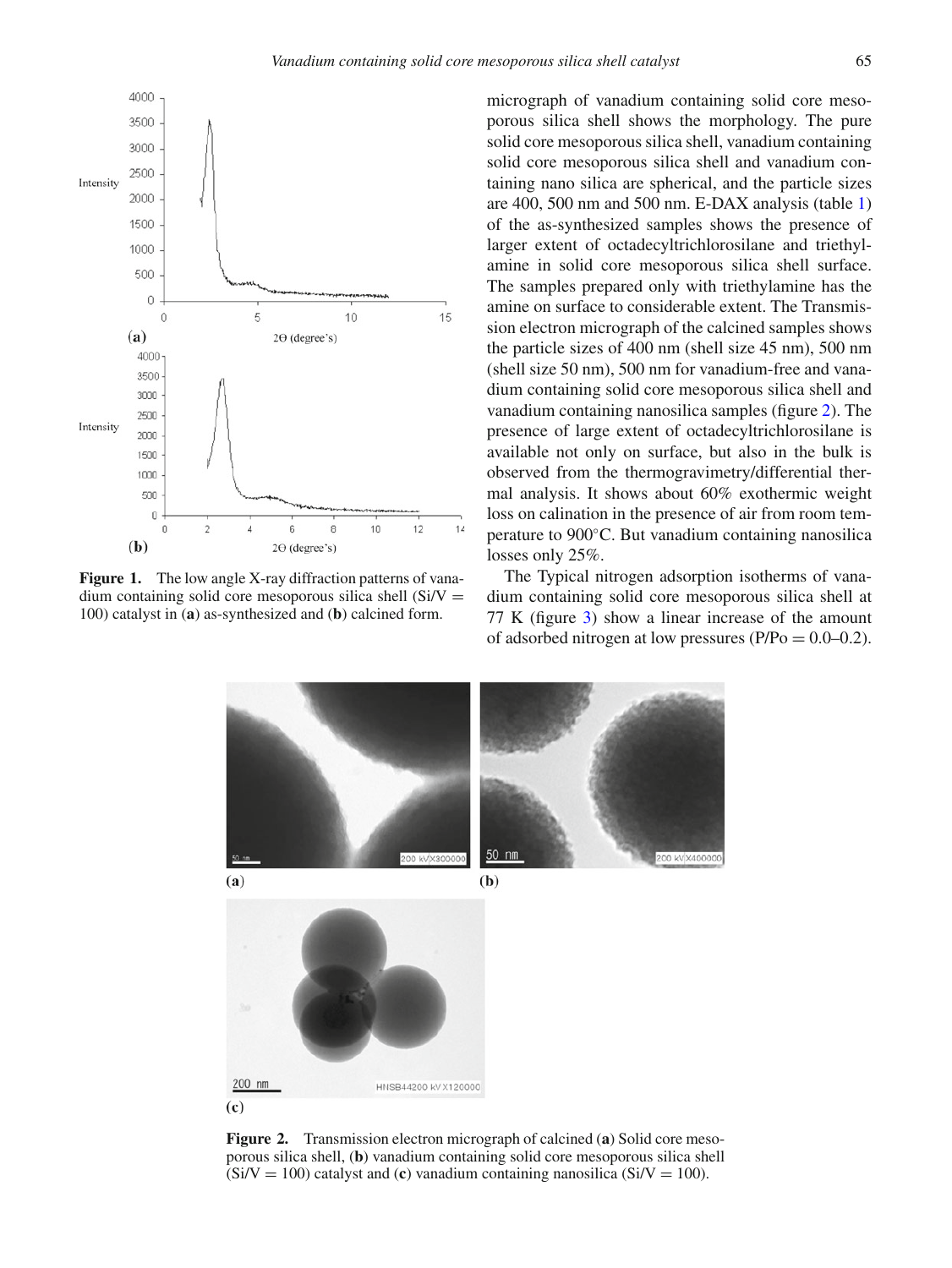<span id="page-3-0"></span>

**Figure 3.** N<sub>2</sub> adsorption – desorption isotherms of calcined vanadium containing solid core mesoporous silica shell  $(Si/V = 100)$  catalyst.

The resulting isotherm can be classified as a type II isotherm according to the IUPAC nomenclature.<sup>[10](#page-6-6)</sup> The steep increase in nitrogen uptake at relative pressures at around  $P/Po = 0.9$  shows that the presence of a narrow pore size distribution. Thus, the variation of template in the solution during the growth process enables one to adjust and to control pore structural parameters such as the specific surface area,  $550 \text{ m}^2/\text{g}$  (mesoporous area = 350 m<sup>2</sup>/g and microporous area = 202 m<sup>2</sup>/g), specific pore volume (mesopore  $= 1.29$  cm<sup>3</sup>/g and micropore =  $0.25 \text{ cm}^3/\text{g}$ , average pore diameter (mesoporous  $= 239$  Å and micoroporous  $= 6.2$  Å) and medium pore width, 302 Å. Surface area of  $V$  – nano silica is  $207 \text{ m}^2/\text{g}$ . It is deduced that from the above analysis that a larger surface area of the calcined materials are due to the vacant sites created by the loss of octadecyl trichlorsilane and or triethylamine species.

Fourier transform infrared spectrum of vanadium containing solid core mesoporous silica shell assynthesized sample shows that peaks around 1700 and 3430 cm<sup>−</sup><sup>1</sup> corresponding to the carboxyl and hydroxyl groups, respectively.<sup>[11](#page-6-7)</sup> The adsorption peak belonging to the Si–O stretching vibration of Si–O<sup>−</sup>M<sup>+</sup> bond

appears at 960 cm<sup>-1</sup>.<sup>[12](#page-6-8)</sup> The weak peaks at 2855 and 2920 cm<sup>-1</sup> belong to the stretching vibrations of C– H bonds, which show a few organic groups that are adsorbed on the spheres. The strong peaks near 1100, 802 and 467 cm<sup>−</sup><sup>1</sup> agree to the Si–O–Si bond which implies the condensation of silicon alkoxide.  $\frac{12}{2}$  $\frac{12}{2}$  $\frac{12}{2}$ 

Diffuse reflectance Ultraviolet-Visible spectra of the as-synthesized vanadium containing solid core mesoporous silica shell and vanadium containing nanosilica samples show (figure [4\)](#page-3-1) peaks at 350, 280 and 220 nm and 370, 270 and 220 nm, respectively. The peak at 220 nm is due to Si–O<sup>−</sup> species and peak at around 280 nm is due to tetrahedrally coordinated  $V^{4+}$ species and peak at around 350 nm is due to blue shifted square pyramidal vanadium species.<sup>[13](#page-6-9)[,14](#page-6-10)</sup> Calcined sample shows a single broad peak at around 460 nm corresponds to  $V^{5+}$  in square pyramidal environments.  $^{15,16}$  $^{15,16}$  $^{15,16}$  $^{15,16}$ Pure solid core mesoporous silica shell sample shows a peak around 280 nm alone due to free Si–O<sup>−</sup> species.

The electron spin resonance spectra (figure [5\)](#page-4-0) of vanadium containing solid core mesoporous silica shell/vanadium containing nanosilica as-synthesized samples show a eight line hyperfine splitting with  $A_{ll} =$ 198,  $g_{\parallel} = 1.9293$ ,  $A_{\perp} = 78$  and  $g_{\perp} = 1.9814$  parameters correspond to  $VO^{2+}$  in a distorted octahedral or square pyramidal environment. [17](#page-6-13)[,18](#page-6-14) On calcinations most of the vanadium is oxidized to  $V^{5+}$  ions and the eightline hyperfine splitting intensity reduced to one fifth of the original peak intensity. Thermal reduction with hydrogen gave ESR spectrum similar to that of the assynthesized sample, but the intensity was one third of that of the as-synthesized form. This clearly demonstrates the redox behaviour of the vanadium present in the samples.

<span id="page-3-1"></span>

**Figure 4.** Electron spin resonance spectrum of assynthesized vanadium containing solid core mesoporous silica shell ( $Si/V = 100$ ) catalyst.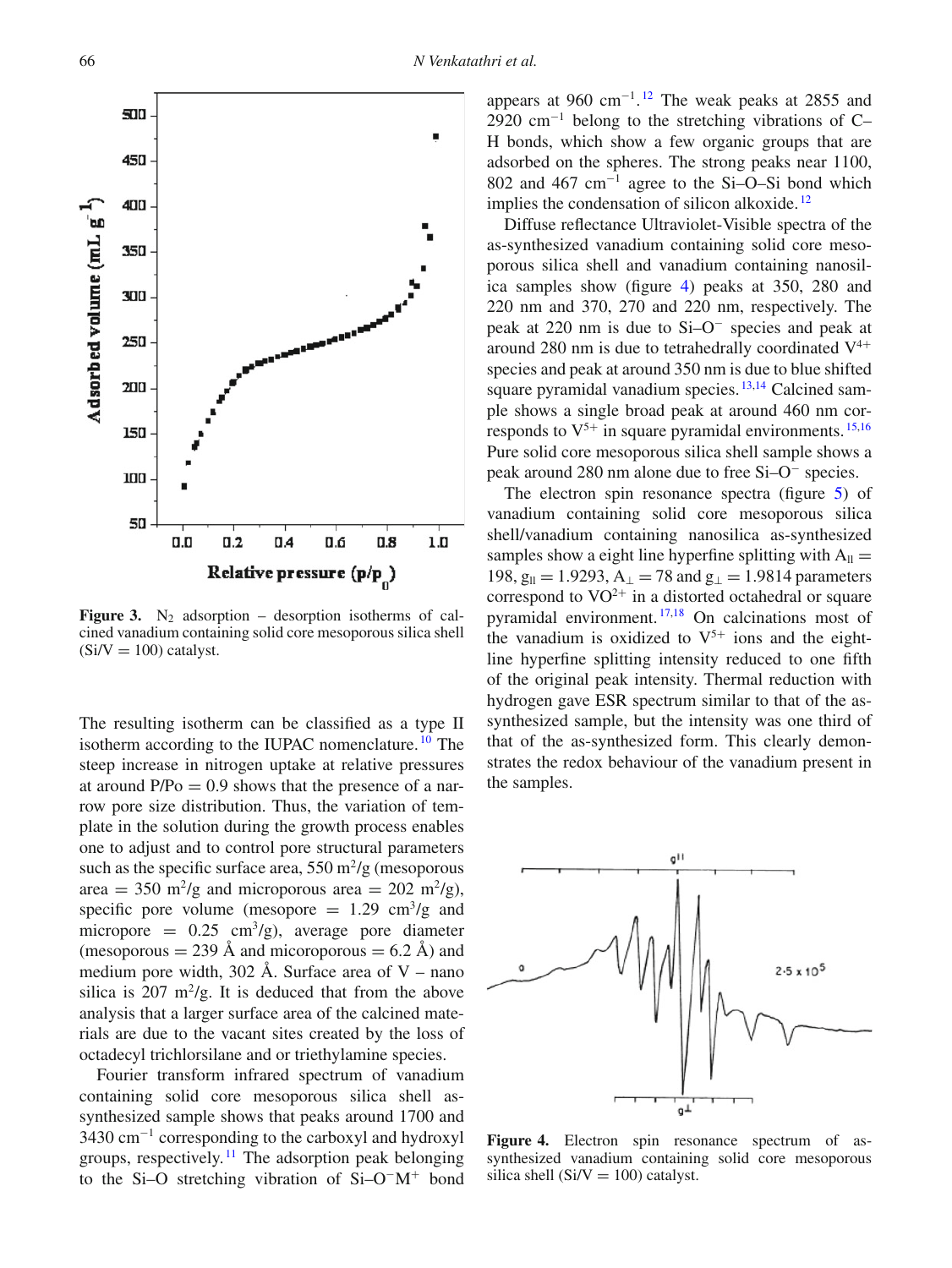<span id="page-4-0"></span>

**Figure 5.** Diffuse reflectance ultraviolet – visible spectrum of as-synthesized vanadium containing solid core mesoporous silica shell ( $Si/V = 100$ ) catalyst.

Raman spectra show (figure [6\)](#page-4-1) a peak at 940 cm<sup>-1</sup> for vanadium in tetrahedral silica framework $19$  in solid core mesoporous silica shell and also show two peaks at 2800–3000  $cm^{-1}$  region for C-H frequencies in assynthesized sample.

Figure [7](#page-4-2) shows the <sup>29</sup>Si Magic angle spinning nuclear magnetic resonance spectrum of vanadium containing solid core mesoporous silica shell, which contains four distinct lines at  $-107$ ,  $-93$  and  $-60$  and −53 ppm in as-synthesized sample and on calcination the peaks at  $-60$  and  $-53$  ppm intensities are disappeared. Vanadium containing nanosilica did not give the

<span id="page-4-1"></span>

**Figure 6.** Raman spectra (A = wave number  $(cm^{-1})$  and  $B =$  intensity (cps)) of as-synthesized vanadium containing solid core mesoporous silica shell  $(Si/V = 100)$  catalyst.

<span id="page-4-2"></span>

**Figure 7.** <sup>29</sup>Si Magic angle spinning nuclear magnetic resonance spectra of (**a**) as-synthesized and (**b**) calcined vanadium containing solid core mesoporous silica shell  $(Si/V =$ 100) catalyst.

last two peaks. Solid core mesoporous silica gave single peak at around −110 ppm. The four peaks present in as-synthesized vanadium containing solid core mesoporous silica shell samples are due to Si: 4Si, Si: 2V: 2Si and Si: 3C: Si and Si: 2C: Si species, respectively. [20](#page-6-16)

The effect of vanadium content (table [2\)](#page-5-0) on vanadium containing solid core mesoporous silica shell catalysts for diphenylmethane to benzophenone conversion and selectivity was carried out at optimized reaction conditions. The feed ratio of diphenylmethane to molecular oxygen from air was set at 1:4 (molar ratio) and that of WHSV as  $4 h^{-1}$ . Typically, the diphenylmethane conversion was increased with decreasing Si/V ratios from 200 to 100. The conversion and selectivity increase with vanadium content. Vanadium containing nanosilica and pure solid core mesoporous silica shell gave least conversion.

The vapour phase oxidation of diphenylmethane using  $CO_2$ -free air as oxidant was carried out on fixed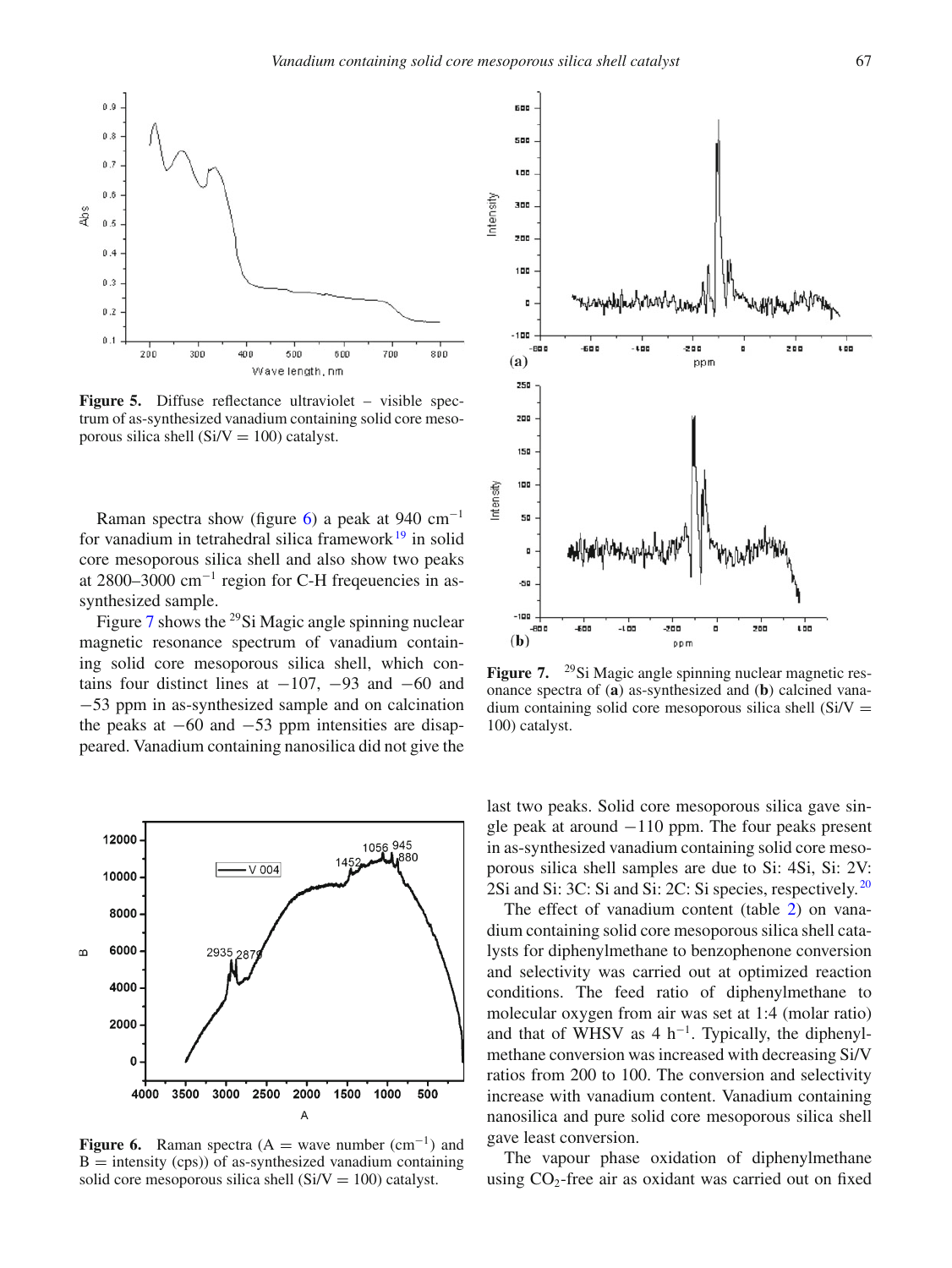| Catalysts    | Vanadium content (Wt. $\%$ ) | Diphenyl methane conversion $(\%)$ | Benzophenone selectivity $(\%)$ |
|--------------|------------------------------|------------------------------------|---------------------------------|
| $V-SMS(100)$ | 3.1                          | 53                                 | 90                              |
| V-SMS (125)  | 2.1                          | 41                                 | 89                              |
| $V-SMS(150)$ | 2.0                          | 33                                 | 87                              |
| V-SMS (200)  | 1.6                          | 29                                 | 88                              |
| $V-NS(100)$  | 3.2                          |                                    | 70                              |
| SMS          |                              |                                    | 50                              |

<span id="page-5-0"></span>**Table 2.** Diphenyl methane to benzophenone conversion with respect to vanadium content of vanadium containing solid core mesoporous shell silica.

Conditions: Weight of the catalyst: 0.5 g; Temperature: 593 K; WHSV: 4 h<sup>-1</sup>; Flow rate of DPM to air 1:4 (mol ratio); V-SMS = vanadium containing solid core mesoporous shell silica; V-NS = vanadium containing nanosilica; SMS = solid core mesoporous shell silica

bed down flow reactor operating at atmospheric pressure at different temperature ranging from 563 to 713 K over  $Si/V = 100$  ratio vanadium containing solid core mesoporous silica shell catalyst for 2 h. The molar feed ratio of diphenylmethane to molecular oxygen (from air) was set as 1:4 with WHSV (weight hourly space velocity) of diphenylmethane as  $4 h^{-1}$ . It could be seen from figure [8](#page-5-1) that as the temperature increased from 563 to 713 K the conversion of diphenylmethane gradually increased and benzophenone selectivity was drastically reduced due to by-products. This observation was further verified by mass balance calculation. The optimum temperature for better conversion and selectivity was found to be 593 K.

The effect of time on the conversion and selectivity over  $Si/V = 100$  catalyst was studied at 593 K, diphenylmethane to molecular oxygen (from air) molar ratio is 1:4 and WHSV of diphenylmethane is 4 h<sup>−</sup>1. The observed results are illustrated in figure [9.](#page-5-2) The conversion and selectivity remain same without significant change. The results also demonstrate that there was no coke blocked the pores. The conversion and selectivity was almost similar with regenerated catalysts.

The influence of contact time on conversion and selectivity was studied at optimum conditions and 0.05 to 0.25 h<sup> $-1$ </sup>. The conversion is increased linearly with increasing the contact time from 0.05 to 0.25. The selectivity remains same even at lower contact time.

<span id="page-5-1"></span>

Figure 8. Effect of temperature on the conversion  $(A)$ and selectivity  $(\blacksquare)$  of diphenylmethane, reaction conditions: weight of the catalyst  $0.5$  g; WHSV; 4 h<sup>-1</sup>; flow rate of DPM to air 1:4 (mol ratio); reaction time; 2 h. Catalyst: Vanadium containing solid core mesoporous silica shell  $(Si/V = 100)$ catalyst.

<span id="page-5-2"></span>

Figure 9. Effect of reaction time on diphenylmethane conversion and benzophenone selectivity, reaction conditions: weight of the catalyst: 0.5 g; temperature: 593 K; WHSV: 4 h<sup>−</sup>1; flow rate of DPM to air 1:4 (mole ratio); catalyst: vanadium containing solid core mesoporous silica shell  $(Si/V =$ 100) catalyst.